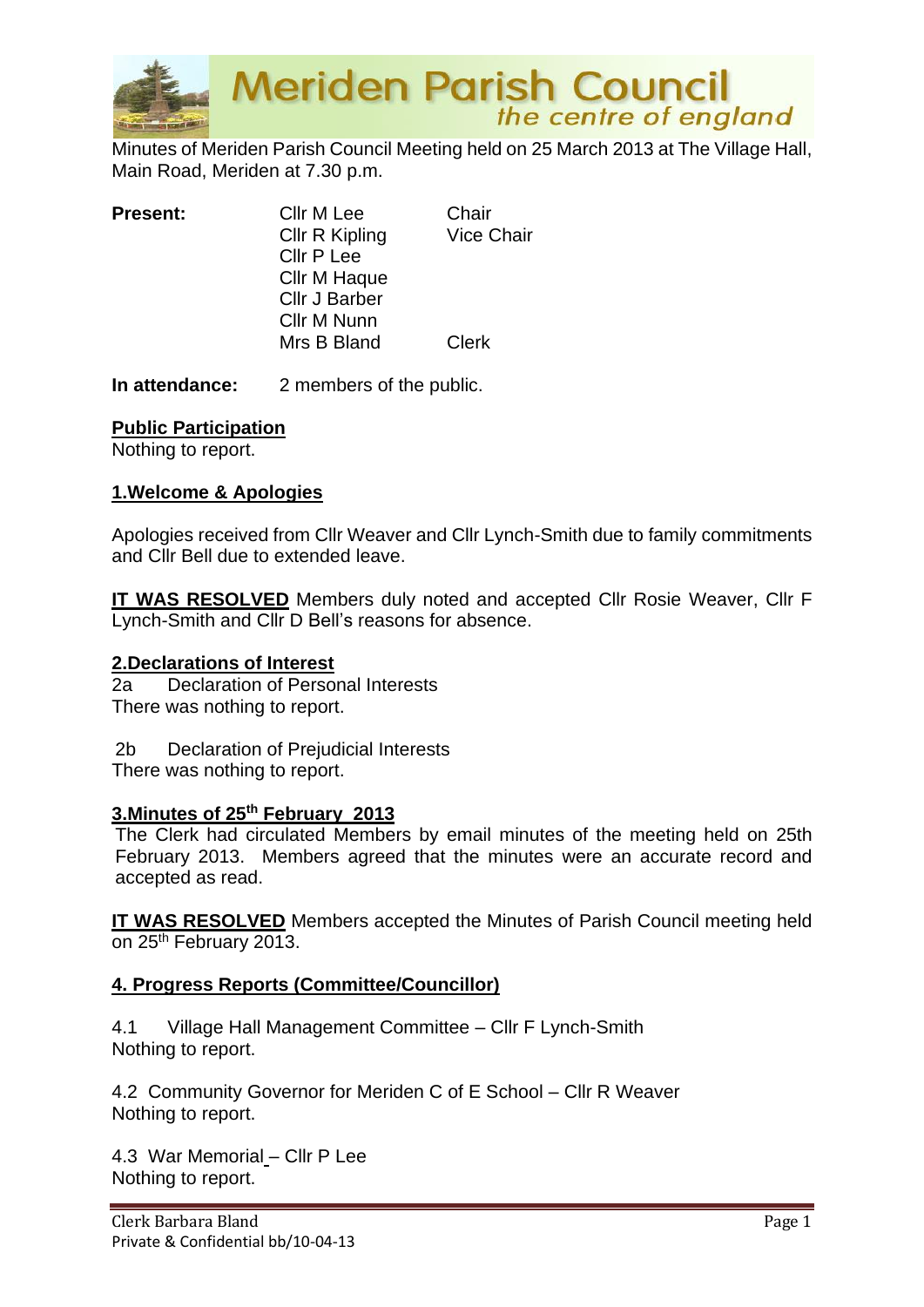

4.4 Pool Nothing to report.

4.5 Allotment Representative – Cllr M Lee Nothing to report as this is referred to agenda item 10.1.

4.6 Footpaths/Forum – Cllr Lynch-Smith Nothing to report.

4.7 Mining and Minerals Group – Cllr R Kipling Nothing to report.

4.8 Local Strategic Partnership – Cllr R Weaver Nothing to report.

4.9 Solihull Area Committee – Chair & Cllr R Weaver Nothing to report.

4.10 Tree Wardens – Cllr R Kipling Nothing to report.

4.11 Community Surgeries – Clerk

The Clerk reported the following issues had been brought to her attention:-

- Water leak Millisons Wood A meeting has been arranged with Bruce Brant and concerned resident with a view to STWA undertaking necessary repairs.
- Alspath Community Centre Resident concerns regarding replacement venue and subsequent cost. Cllr M Lee reported that the Methodist Church Hall would be the new venue for the senior residents group to meet weekly.
- Parking in and around The Green Concerns about lack of parking available for access to shops.
- Quarry traffic and speeding Concerns continue about quarry traffic using Meriden Village as short cut to and from Cornets End Lane.
- Maxstoke Lane crossing Concerns continue over lack of remedial works to new centre refuge broken and uneven paving.

The Clerk has all above in process and will keep Members informed of outcomes.

**IT WAS RESOLVED** The Clerk will continue monitoring situations with Neighbourhood Co-ordinator and report back.

4.12 Community Speed Watch - Cllr R Weaver Nothing to report.

4.13 HS2 – Cllr Lynch-Smith Nothing to report.

4.14 Birmingham Airport Extension & Flight Path Consultation

The Clerk informed Members that the response to the public consultation had met the deadline for submission.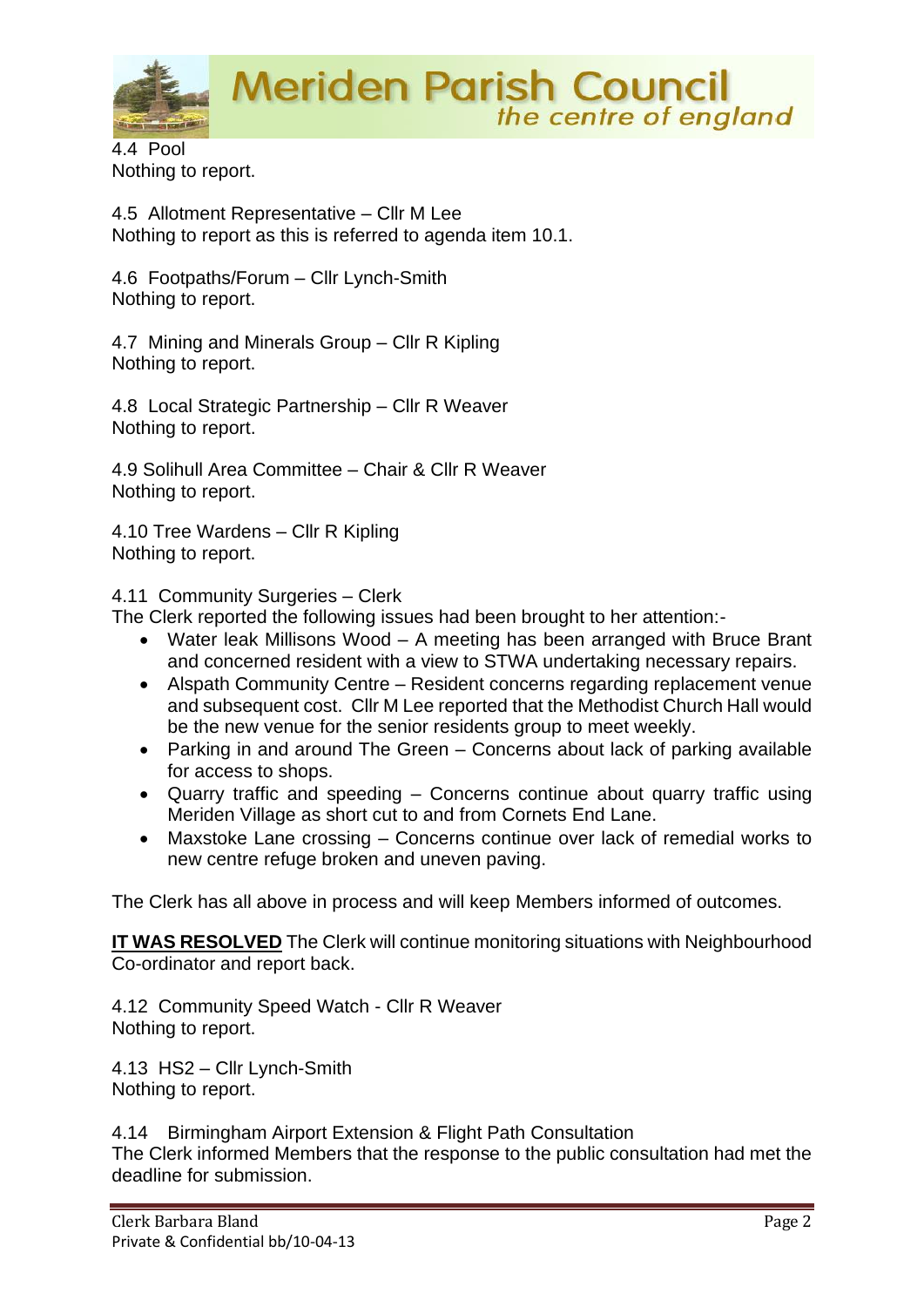

It was further noted that residents attending the public consultation felt powerless in having their opinion considered as re-routing was "a fait accompli"; specifically Millisons Wood residents. The Clerk confirmed she had received notification for the Airspace Change Consultation Team to attend a meeting on 1st May 2013 at which she represents Meriden Parish Council.

**IT WAS RESOLVED** The Clerk to continue to monitor situation and report back outcomes.

**5. Oil Painting** – Members to consider where this painting may reside – Cllr Kipling

Members considered appropriate places for this painting to hang. A resident asked what the painting was of, and Cllr Kipling confirmed it is a painting of the Vale of Meriden. The resident stated an interest as there was some personal history, however Members wanted to consider further and this item is deferred to the next meeting.

**IT WAS RESOLVED** That this item be deferred to 29<sup>th</sup> April 2013 meeting.

#### **6. District and County Councillors' Reports** for information.

(Items raised for decision will appear on the agenda for the next meeting)

There was nothing to report.

#### **7. Correspondence & Communication** for information only

The Clerk apologised to Members as she was unable to provide a summary of correspondence sent to Members since the last meeting, but provided hard copies.

**IT WAS RESOLVED** Members requested the Clerk to summarise and copy for record purposes only, however all attendees acknowledged receipt of correspondence to date.

#### **8. Clerk's Report on Urgent Decisions since last meeting**

The Clerk circulated to Members her actions and invited questions.

Cllr P Lee asked for confirmation of the planning issues surrounding the destruction of an ancient sandstone wall on Berkswell Road. The Clerk confirmed a site visit had been carried out by Martin Saunders and subsequent emails confirm the wall to be cartilage-listed and any building alterations will require listed building consent. Cllr Kipling thanked the Clerk and all Members acknowledged and thanked Cllr P Lee's research and input to this issue.

Cllr Kipling asked about the grass cutting of Sports Park frontage. The Clerk explained her meeting with David Tipping, SMBC, and in agreeing to take over the maintenance of the frontage, Enterprise would be attending to the Pool, levelling and seeding grass on site of old conveniences and park frontage at no cost. The Pool will receive better grounds maintenance in the future as part of this trade off in particular the removal of nettles around seating and perimeter fencing.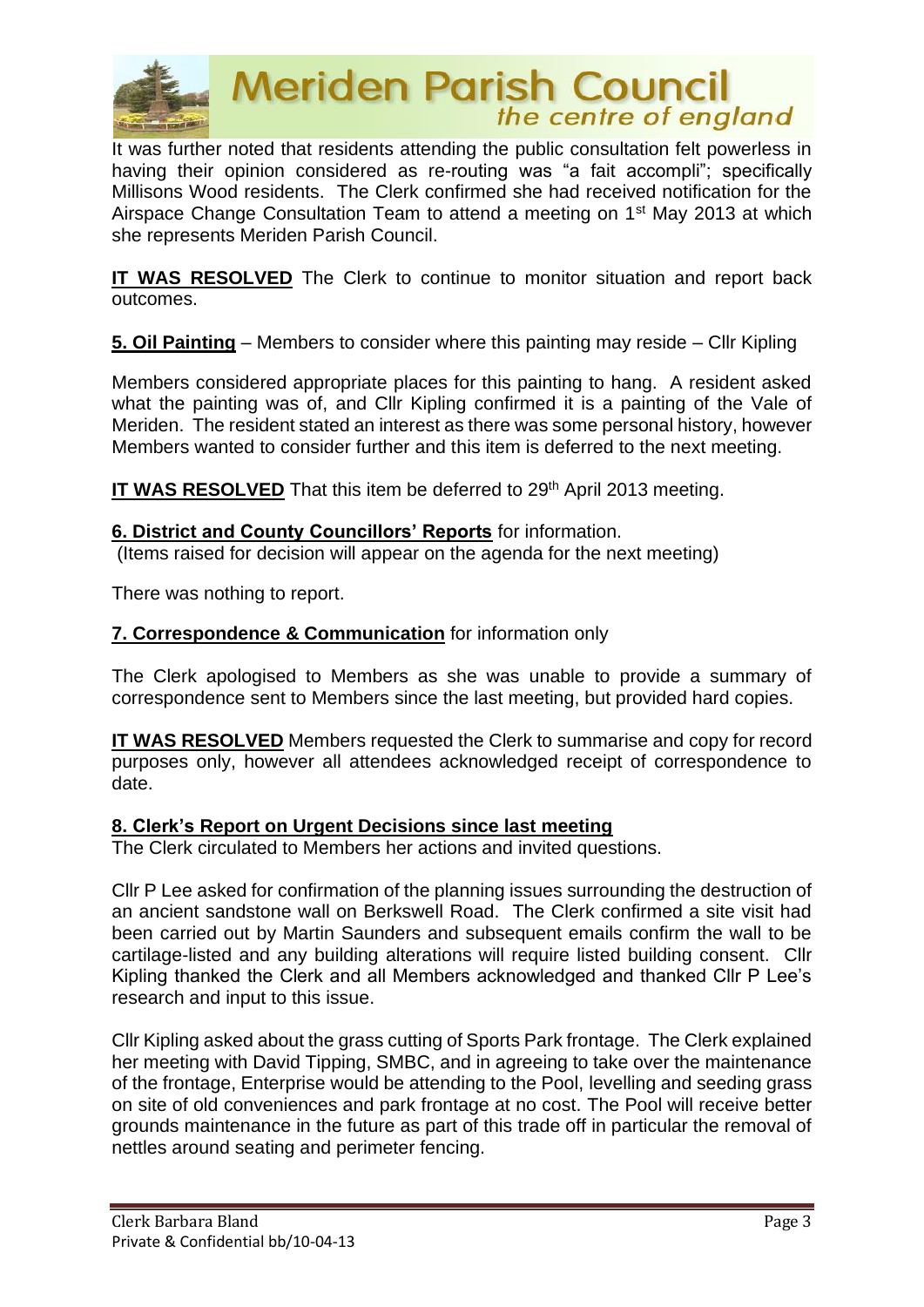

**IT WAS RESOLVED** A copy of the Clerk's Actions will be attached to minutes and available for information.

Cllr M Nunn suggested a face book page to include a Clerk's Actions update. Cllr M Nunn was asked to facilitate this.

**IT WAS RESOLVED** Cllr Nunn was tasked with designing a face book page in accordance with Meriden Parish Council branding.

Cllr M Lee asked Cllr J Barber to keep the Sports Park website up to date.

**IT WAS RESOLVED** Cllr Barber to maintain the Sports Park website.

Cllr M Lee informed the meeting that she had changed the look of the Village blog to incorporate the strap line, 'from Meriden Parish Council, your local government voice'. The Chair asked the Editorial Committee and Clerk if they were happy with this?

**IT WAS RESOLVED** Members approved this change/re-brand.

#### **9. Meriden Village Matters**

9.1 To consider and review recent flooding issues

Cllr P Lee updated Members on the recent public meeting that he attended with the Clerk. He reported 20 residents attended with Neal Thomas, SMBC and Ian Shaw, STWA, leading the meeting. Neal Thomas demonstrated SMBC's commitment to Meriden's issues and had been pro-active and productive in his actions since January's public meeting. Plans and camera imagery were displayed to explain SMBC findings of camera surveys undertaken. Actions summarised included:-

- Further camera surveys to be carried out around Pool.
- Potential tree root removal.
- Further investigation required for culvert and pipe work re-routing.
- Understanding property extensions connecting into existing pipe work by households fronting Main Road.
- Responsibility for ditch clearance identified and action taken with tenant farmers, landowners and householders including enforcement where necessary.
- Accessibility to be considered for maintenance of culvert at 175.
- Lack of survey response from residents to both SMBC Flood Risk Team and STWA.

There will be a follow up public meeting arranged in May for Neal Thomas to update on actions and remedial works undertaken. Residents stated that surveys were not available at the Library and Librarians knew nothing about the surveys, even though both the Clerk and Cllr P Lee had dropped surveys into the Library.

**IT WAS RESOLVED** The Clerk to liaise with Neal Thomas to set up May Public Meeting on behalf of residents.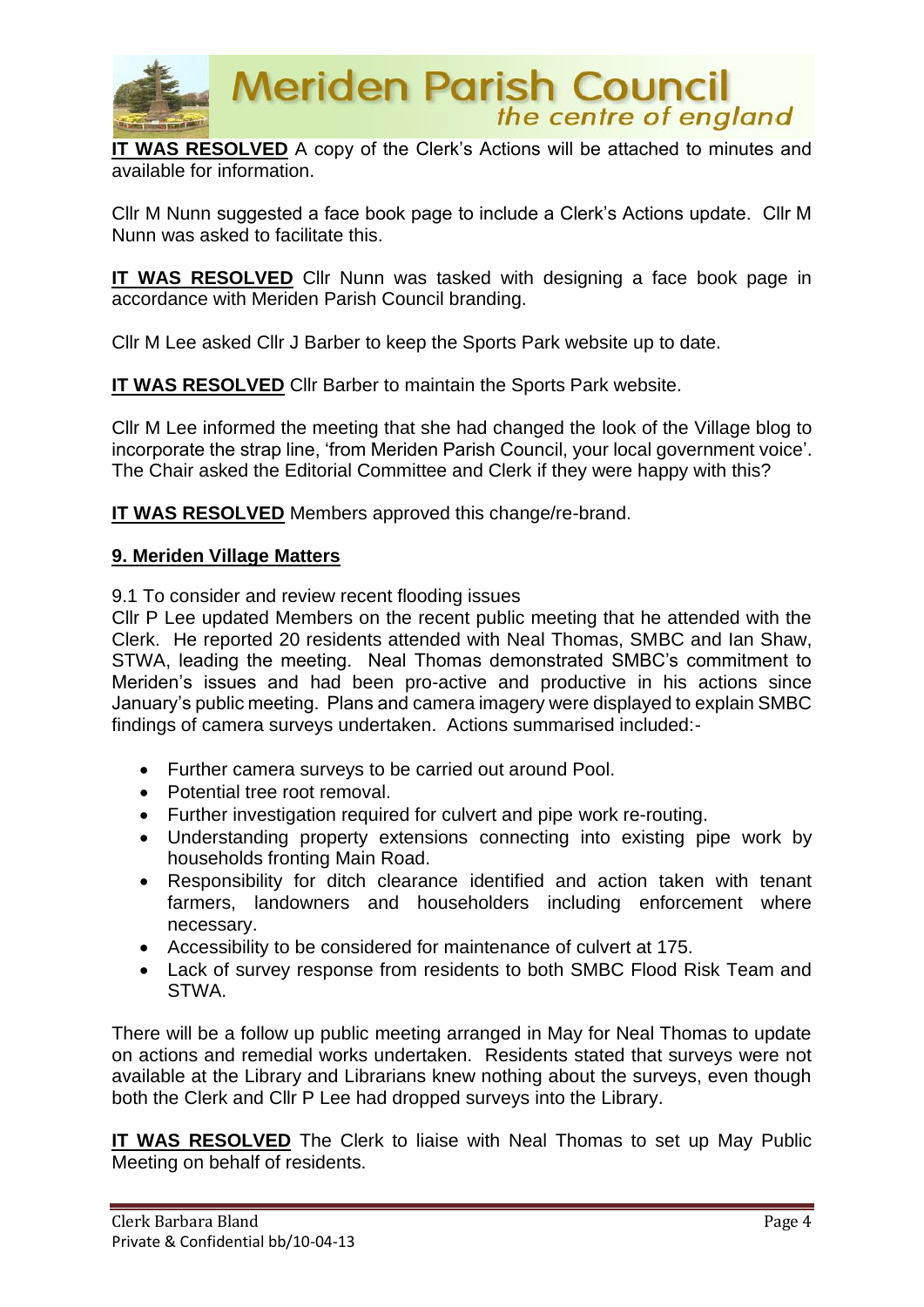

### 9.2 Alspath Community Centre Update

Cllr M Lee informed Members of the communication she had received from Cllr Bell and Anne Bennett, Head of Neighbourhood Services, Solihull Community Housing. Cllr Lee advised that SAAFA had been re-housed in Hermitage House, Solihull. Cameo Group is going to trial the Pavilion as their new venue for two months. The senior residents group who meet weekly for bingo and such are going to meet at the Methodist Church as this is the most accessible for Members, however there will be a charge which the group have not previously been asked to fund. Jill Dunleavy, Community Housing, is working with the Chair of the Group to source and apply for funding to enable venue costs to be covered.

Cllr M Lee confirmed that the Community Centre will be closing on 31 March 2013. The Clerk stated she had a meeting arranged to meet Jill Dunleavy for the purposes of recycling centre resources for community use.

**IT WAS RESOLVED** Cllr M Lee and the Clerk will monitor situation.

#### 9.3 Library Update

Cllr M Lee stated she has received no further information from Tracey Cox, Head of Libraries. The new arrangements for Library opening hours will commence on 1st April 2013. Cllr Lee had not yet contacted Lawrence Osbourne regarding renovations.

**IT WAS RESOLVED** The chair will contact Lawrence Osborne for further information on the renovations.

#### 9.4 Update on Help for Heroes

The Clerk updated Members on the arrangements for this event which to date had not been very forthcoming. The organiser Nigel Brindley had proven difficult to contact, however confirmation of the use of the Pavilion had been provided to his team. Cllr Kipling asked if the name advertising this event, "Pedal 4 Heroes", is affiliated to Help for Heroes? Cllr P Lee confirmed it is and shown as such on the Pedal 4 Heroes website.

**IT WAS RESOLVED** The Clerk will continue to monitor arrangements liaising with organisers and report back to Members at next meeting.

#### 9.5 Centro Survey Outcomes

The Clerk shared with Members the schedule presented to Community Forum members and sent to Parish Councils. The main change to the bus routes was the additional 82A bus to Solihull at peak times and an 88 bus connecting Meriden to Hampton, Berkswell, Balsall Common and Knowle.

**IT WAS RESOLVED** The Clerk to ensure the survey is available to all residents via Parish Council website and circulated to Members.

9.6 Maintenance Approval for Sports Park Frontage, Pool & Public Convenience Site. This item had been discussed under item 8, Clerk's Actions.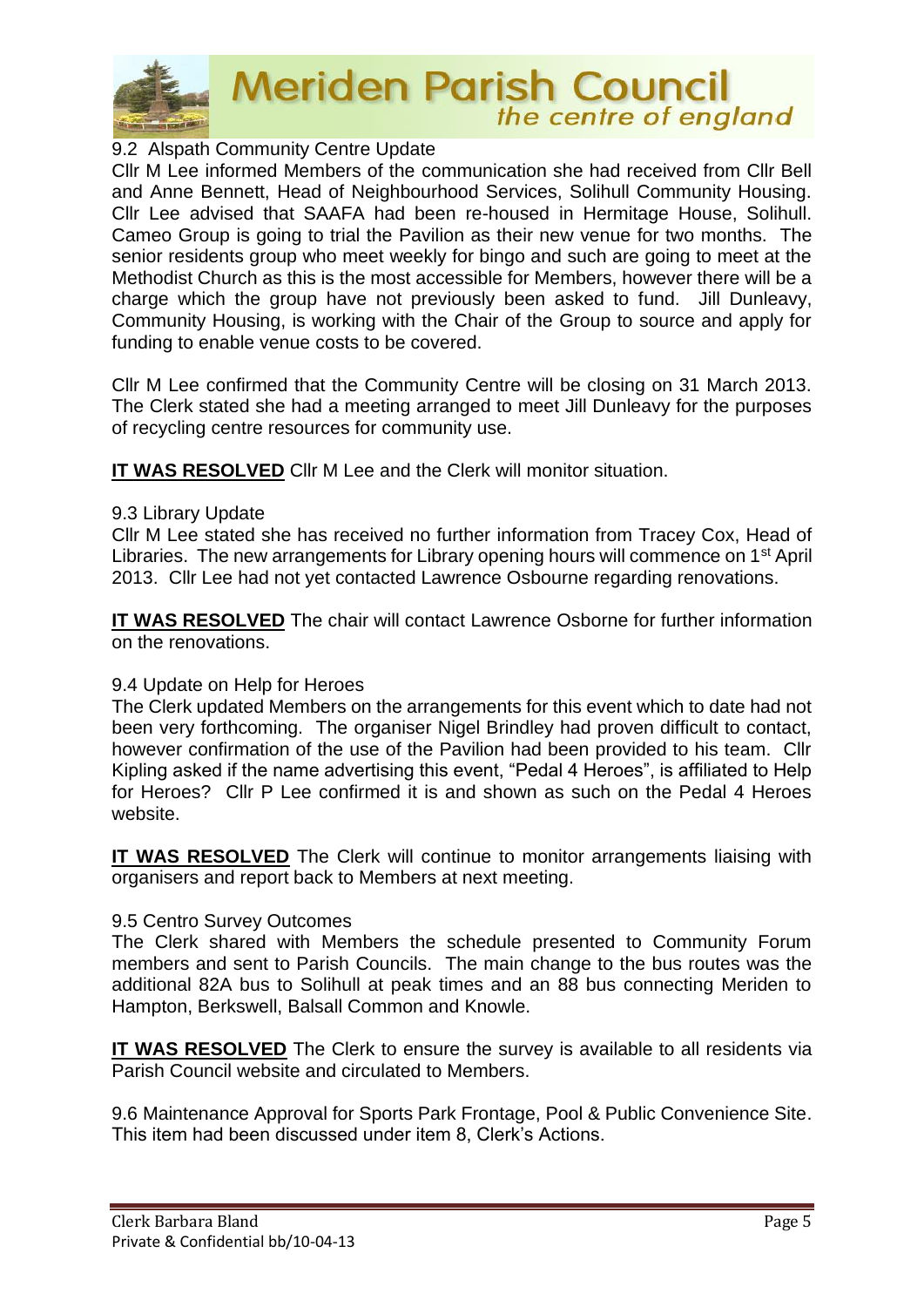

The Clerk had previously emailed Members for their "in principle" approval for David Tipping to include this work in his new Schedule of Works for Enterprise commencing 1 st April 2013.

**IT WAS RESOLVED** Cllr Kipling recommended acceptance of this arrangement which was seconded by Cllr P Lee and approved by Members.

# **10. Leys Lane**

10.1 To receive and consider update of Allotment Holders Tenancy arrangements. Cllr M Lee informed Members that she and the Clerk had met with Taylor Wimpey Directors and allotment holders which proved productive and conclusive to the temporary tenancy arrangement being transferred to Meriden Parish Council. The Clerk stated she had received a letter from Andrew Taylor, Taylor Wimpey Homes, confirming the proposal of 8 allotments being worked for the duration of construction of new development. The Clerk shared with Members new layout plans for allotment holder access taking account of health and safety, and risk assessment. Members agreed to this proposal subject to two vacant allotments being offered to the two allotmenteers who unfortunately will have to vacate their current sites due to site access and heavy plant movements. Members also asked if TWH would consider rotivating vacant allotments prior to use by allotmenteers who will have to move from their current sites.

**IT WAS RESOLVED** The Clerk will write to TWH confirming acceptance of proposal. Wright Hassall will be instructed to work with TWH to draw up temporary tenancy agreement for the period of 01 April 2013 to 30 September 2015. The Clerk will also seek confirmation of TWH's commitment to re-lay water access points and payment of STWA water supply during construction period.

10.2 To receive and consider update of Taylor Wimpey Development.

Cllr M Lee advised Members that planning had gone to reserved matters and approval granted by Planning Committee. The Parish Council had not yet received formal notification of permission and conditions.

**IT WAS RESOLVED** The Chair to provide further update at next meeting.

## **11. Meriden Sports Park**

11.1 Update and consideration of Snagging & On-going Works.

Cllr M Lee informed Members that she, Cllr P Lee, Cllr R Weaver and the Clerk met with Mike Swallow and David Waterston on 13<sup>th</sup> March 2013 for the purpose of concluding outstanding snagging issues, agreeing statement of expenditure and transfer sum from the sale of Maxstoke Playing field. Outstanding snagging is hoped to be concluded by end of financial year. SMBC are keen to resolve the matter and transfer proceeds before the end of the financial year to Meriden Parish Council; however it is noted that the final sum is to be confirmed by Mike Swallow for Member's ratification.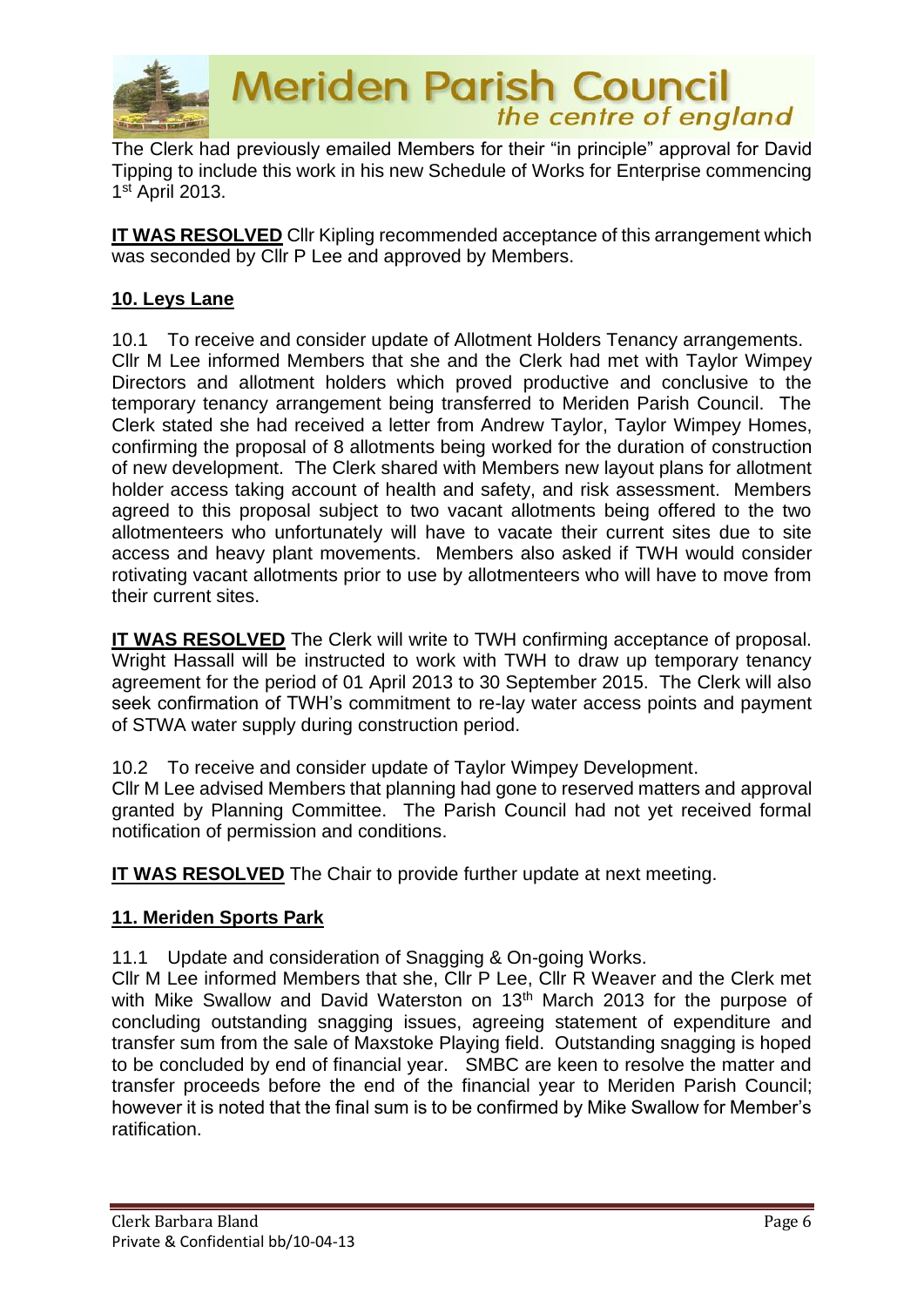

Cllr Kipling and Cllr P Lee stated their frustration at the slow process of reaching a satisfactory outcome. The Clerk was requested to write to Mike Swallow with copies to Cllr Meeson, Mark Rogers and Paul Johnson, itemising outstanding issues including financial anomalies regarding printing costs, Meriden Gate Play Equipment Budget, and DTZ consultancy fees that Meriden Parish Council believed were being met by SMBC confirmed in 28th January 2012 minutes, which SMBC seemingly have reneged upon. Cllr M Lee stated that SMBC had suggested shared costs for DTZ amounting to £20,625. Cllr P Lee informed Members that he, Cllr M Lee and Cllr Weaver categorically informed Mike Swallow he had agreed for SMBC to take DTZ full costs. SMBC further confirmed that the damage to the overhead height restriction bar at entrance to Sports Park was not reimbursed by insurance claim and the £575 cost of repairs would be met by Meriden Parish Council due to insurance excess. The Clerk was asked when insurance was to be renewed, which she confirmed to be June 2013.

Cllr P Lee and Cllr Kipling stated they were not happy with Wright Hassall's response that Meriden Parish Council tries to resolve issues with Contractors direct and suggested legal action as breach of contract. Cllr Kipling further commented that the signed completion notice must contain a clause for breach of contract action within a time period.

# **IT WAS RESOLVED**

- Cllr M Lee to outline content of letter for the Clerk to write to Mike Swallow.
- The Clerk will follow up with John Shaw outstanding snagging issues with Regal and David Wilson Homes.
- Members agreed they would not accept any transfer of funds from SMBC irrespective Auditor pressure until these issues are resolved and SMBC's shared costs statement had been agreed.
- The Clerk to seek revised insurance quotation for Public Liability to include Sports Park, Children's Play Area and Pavilion Hire.

11.2 To receive update and consider formation of Meriden Sports Park Management Company.

Cllr M Lee stated that the Sports Park Committee had met and paperwork had been completed and is ready to be sent off to Companies House. Cllr M Lee informed Members that Directors will be Cllr P Lee and Cllr R Weaver, with the Clerk as Company Secretary.

**IT WAS RESOLVED** The formation of Meriden Sports Park Management Company is agreed.

11.3 To receive and consider arrangements for 5-a-Side Tournament and Fun Day Celebration on The Green.

Cllr M Lee informed Members that Alan Lole/SPA are organising a Fun Day as a Coronation Celebration and fundraising event for MacMillan and Marie Curie; Cllr M Lee stated she had also received a request from Triumph Meriden for a 5-a-side Tournament at the Sports Park. The request was considered and it was agreed to tie this into to the Fun Day Celebration on  $2^{nd}$  June 2013, to enhance the fundraising and maximise attendance for both events.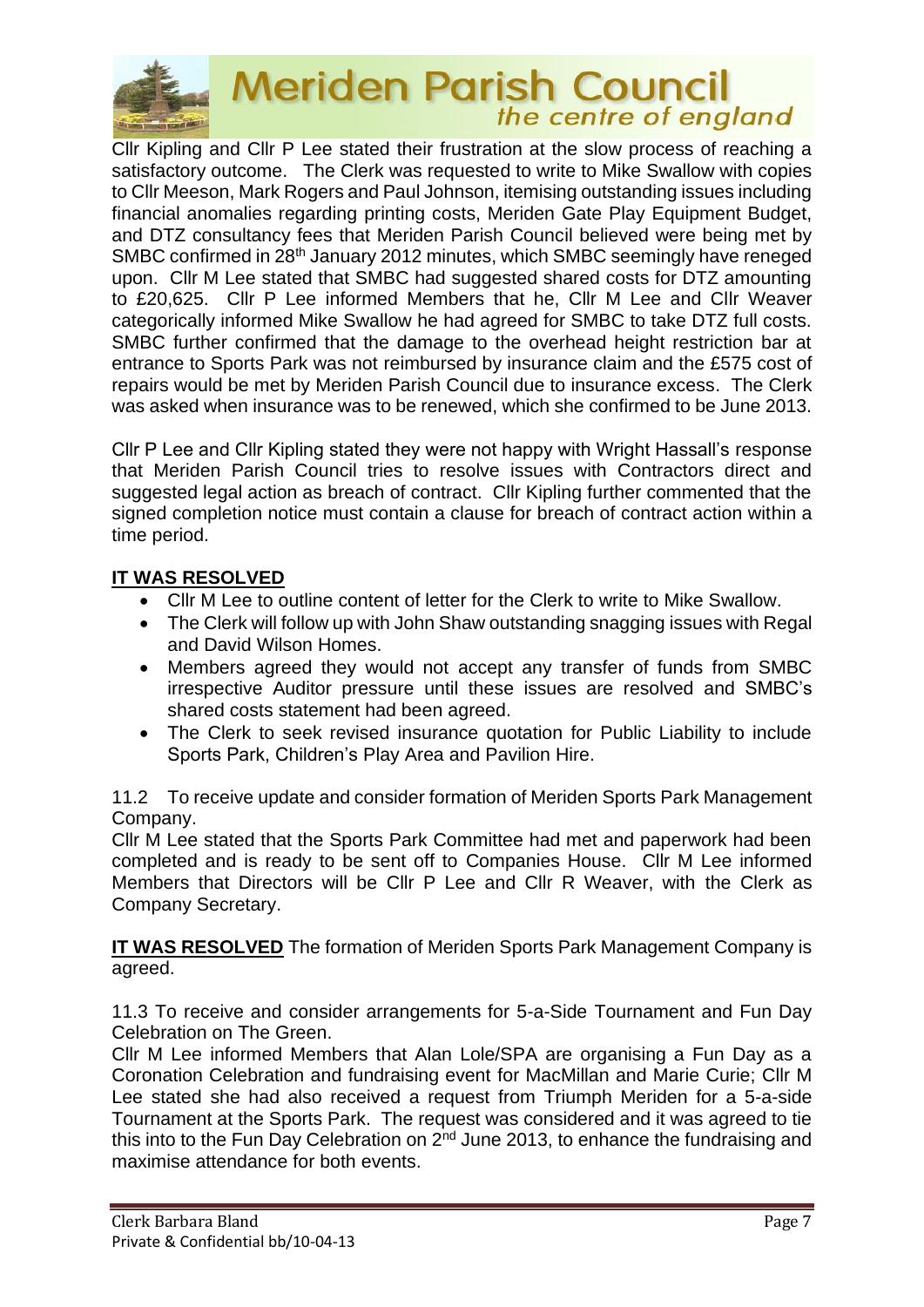

The tournament will generate a registration fee for each team of which 10% will go to Alan Lole/SPA/Tree of Thought for MacMillan and Marie Curie, together with all proceeds from Fun Day sale of goods. Paul Jayes Soccer Coaching is organising the Tournament with the remaining registration fees coming into Meriden Sports Park.

**IT WAS RESOLVED** Members approved linking up the Tournament to Fun Day to maximise attendance. The Clerk would seek confirmation of Liability Insurance for the use of the Village Green by Fun Day organisers.

12. Parish Council Newsletter Editorial Committee

Cllr M Lee informed Members that she had met with the Clerk to "brain storm" some ideas around re-branding and asked for consideration to be given to the following name:-

*Centre of England News*

*Meriden Parish Council, your Local Government Voice*

This is in line with MPC website and gives consistency to brand, moving away from a Parish Church image.

**IT WAS RESOLVED** Members agreed and the Chair would draft an email to Members for more ideas of content for the next newsletter.

### **13. Planning Matters 13.1 To receive update and status on Neighbourhood Planning Applications**

Members have responded to the Clerk via email.

• Faves Green Lane

The Clerk shared with Members an email from Anne Brereton, SMBC, received 25<sup>th</sup> March 2013 confirming that the families may occupy the site until 4 pm Easter Sunday and if they remain in occupation after this date consideration will be given to contempt of court proceedings. The email further stated that two applications had been made to vary the terms of the Order to allow some of the families to remain on the yard and/or site until the Council can make alternative provision, however a hearing is listed in the High Court Birmingham for the morning of 26<sup>th</sup> March 2013. SMBC will be appearing and resisting the applications. Outcome to be advised.

• Extension to frontage access with proposed destruction of ancient sandstone wall on Berkswell Road. This has been previously reported with confirmation that the sandstone wall is cartilage-listed and any alterations will require listed building consent. Martin Saunders, SMBC Conservation Department, will be attending site to assess damage and instruct household to put it right.

**IT WAS RESOLVED** For the Clerk to monitor situation.

13.2 To consider ownership of plots of land in and around Meriden Village – Cllr Lynch-**Smith**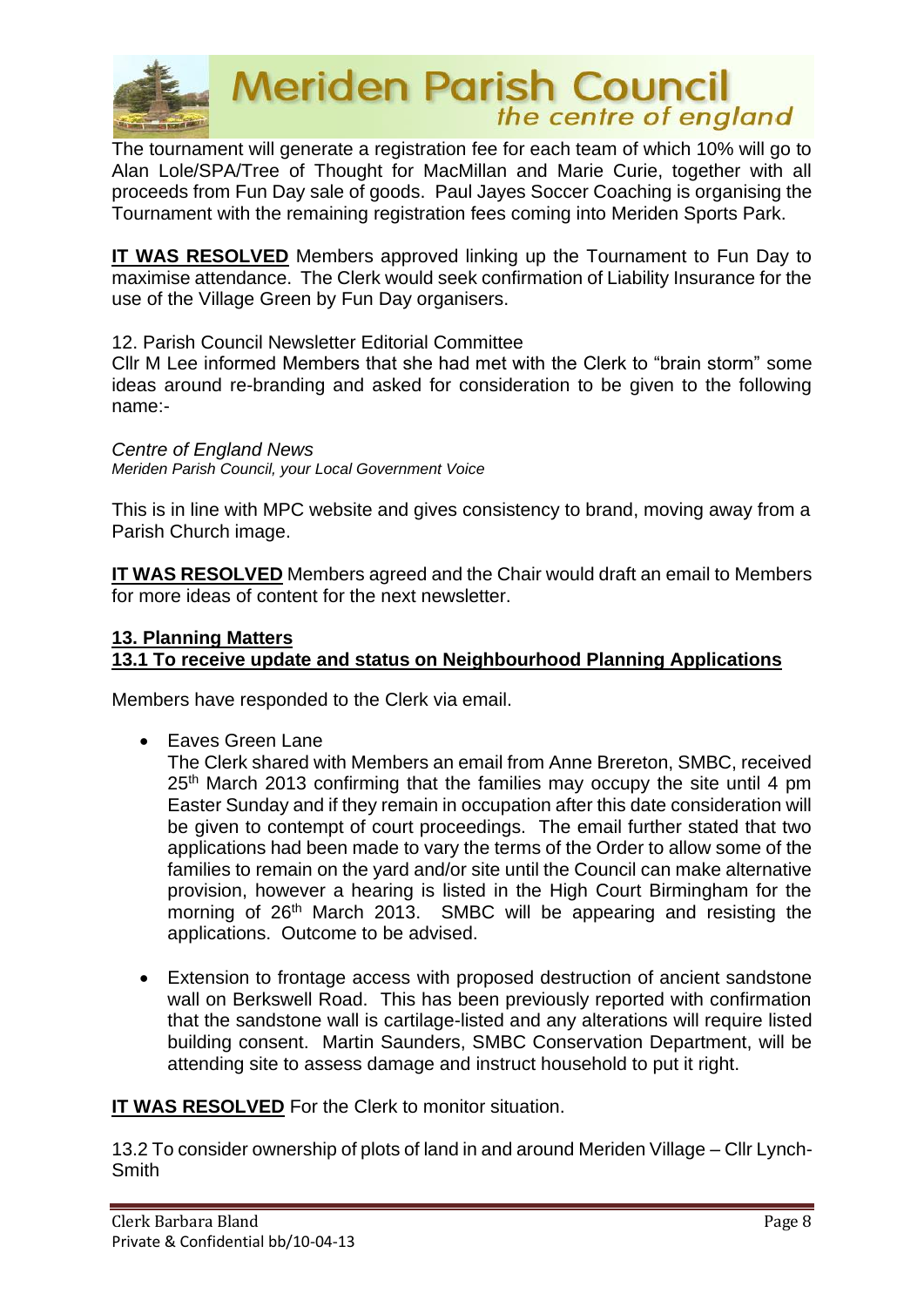

Nothing to report.

13.3 To discuss old Star's Shop and its future.

Member's deferred this item to the next meeting. The Clerk was requested to find out about ownership.

**IT WAS RESOLVED** The Clerk would report to Members at next meeting.

13.4 To receive update on Jephson Housing This item is deferred to next meeting.

#### **14. Finance**

14.1 To approve recommendations made for Budget 2013/14

Cllr Kipling proposed Members accepted recommendations for MIS for finance package and that the Finance Committee continue to monitor through delegated powers.

**IT WAS RESOLVED** that the finance committee would agree the budget for 2013/14 with the Clerk and new financial management information system.

14.2 To consider payments to be made

The Clerk circulated to Members schedule of payees for consideration. Cllr Kipling proposed Members approved payments.

**IT WAS RESOLVED** that all payments to be made.

#### **15. Councillor's reports and items for future agenda**

Each Councillor is requested to use this opportunity to report minor matters of information not included elsewhere on the agenda and to raise items for future agendas. Councillors are respectively reminded that this is not an opportunity for debate or decision making.

• Tree Planting for Coronation Commemoration – Cllr F Lynch-smith.

#### **16. Date of Next Meeting**

The next Meeting will be held on Monday 29<sup>th</sup> April 2013 at 7.30pm in the Village Hall.

Chair : \_\_\_\_\_\_\_\_\_\_\_\_\_\_\_\_\_\_\_\_\_\_\_\_\_\_\_\_\_\_\_\_\_\_\_\_\_\_\_\_\_

Cllr M Lee

Date: \_\_\_\_\_\_\_\_\_\_\_\_\_\_\_\_\_\_\_\_\_\_\_\_\_\_\_\_\_\_\_\_\_\_\_\_\_\_\_\_

Members of the public left the meeting at the request of the Chair prior to confidential matters.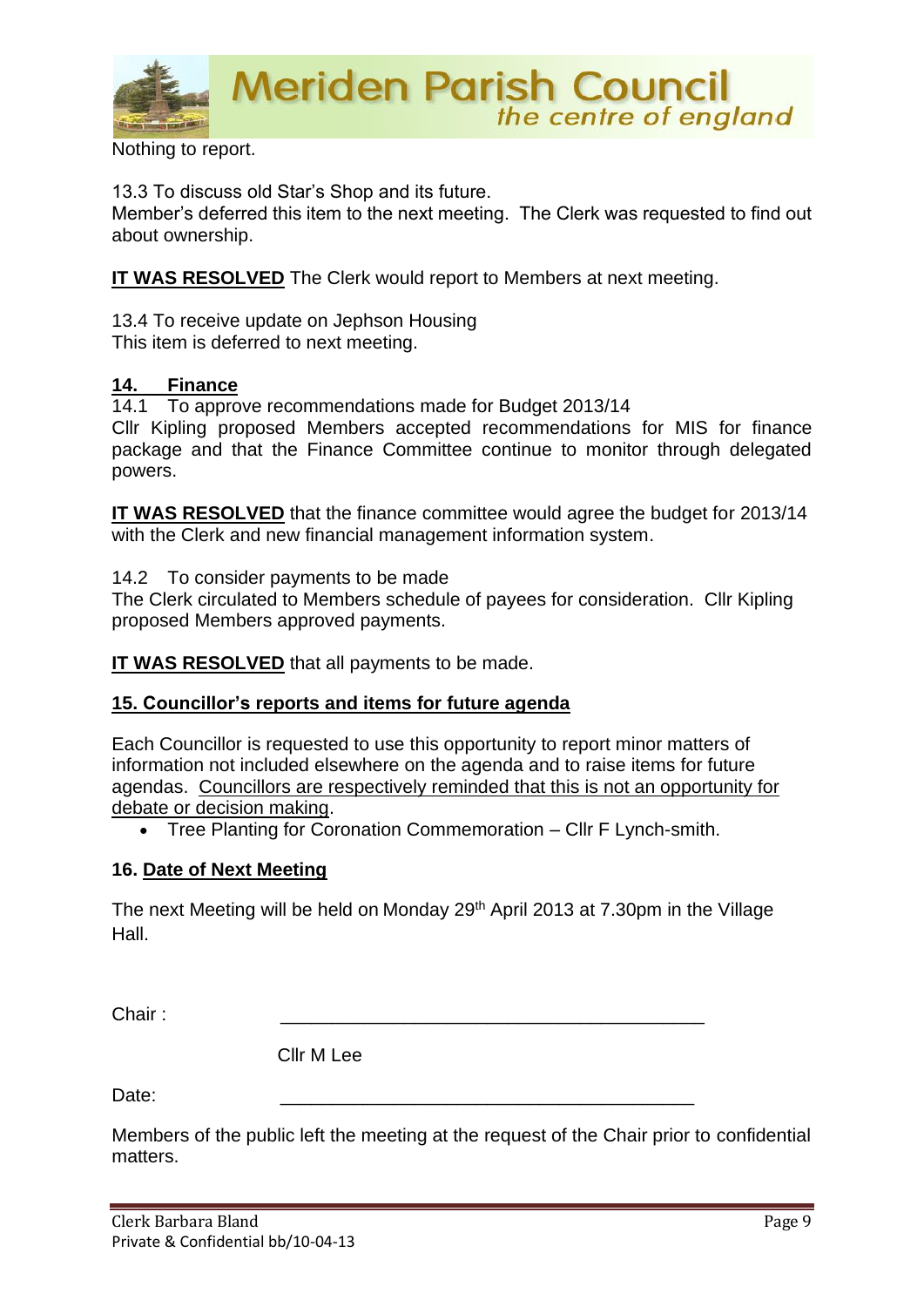

#### **Confidential Matters Enclosure**

#### **17. To consider the exclusion of the public and press in the public interest for consideration of the following items:-**

17a Personnel Issues

Members to consider and approve:-

- Clerk's salary
- Clerk's expenses
- Clerk's home working allowance
- Chair's allowance
- Chair's expenses
- CiLCA tutorial registration and payment for Clerk's professional development

**IT WAS RESOLVED** Members considered and approved payment of items listed above.

17b Solihull MBC Auditors & Transfer of Funds from sale of Maxstoke Playing Field

The Clerk advised Members of her meeting with Mark Davies from CCLA and its outcome. Cllr M Lee, Cllr R Weaver, Cllr R Kipling and the Clerk are currently signatories for Barclays and it is proposed for these signatories to operate a new bank account with CCLA, Public Sector Deposit Investment Account. This investment house is a specialist investment management for charities, faith organisations, and local authorities. CCLA provides the broadest range of funds designed specifically for charities. CCLA is owned by its own charity, faith and local authority clients, and manages its business exclusively for their benefit supporting not-for-profit organisations. It is anticipated that this will be a holding account only until such time as the Sports Park Management Company is registered.

Cllr Kipling has met with the Clerk and together spoken with CCLA's Client Services Manager, Alison Jermey, to establish access to account and any withdrawal penalties of which was received that there are no restrictions and instruction may be take via email.

**IT WAS RESOLVED** Cllr Kipling proposed approval. Members agreed and instructed the Clerk to go ahead with opening up a new Bank Account to receive the transfer of funds from Solihull MBC subject to confirmation of final settlement from Mike Swallow.

17c New Councillor Induction & Training Opportunities

The Clerk requested Cllr Barber and Cllr Dunn to consider a WALC training session on 27th April 2013 for newly appointed Councillors entitled "Being a Good Councillor Induction Day".

Cllr Dunn suggested transport may be a problem and if there could be any assistance given? Members considered the request and agreed a taxi should be provided for Cllr Dunn.